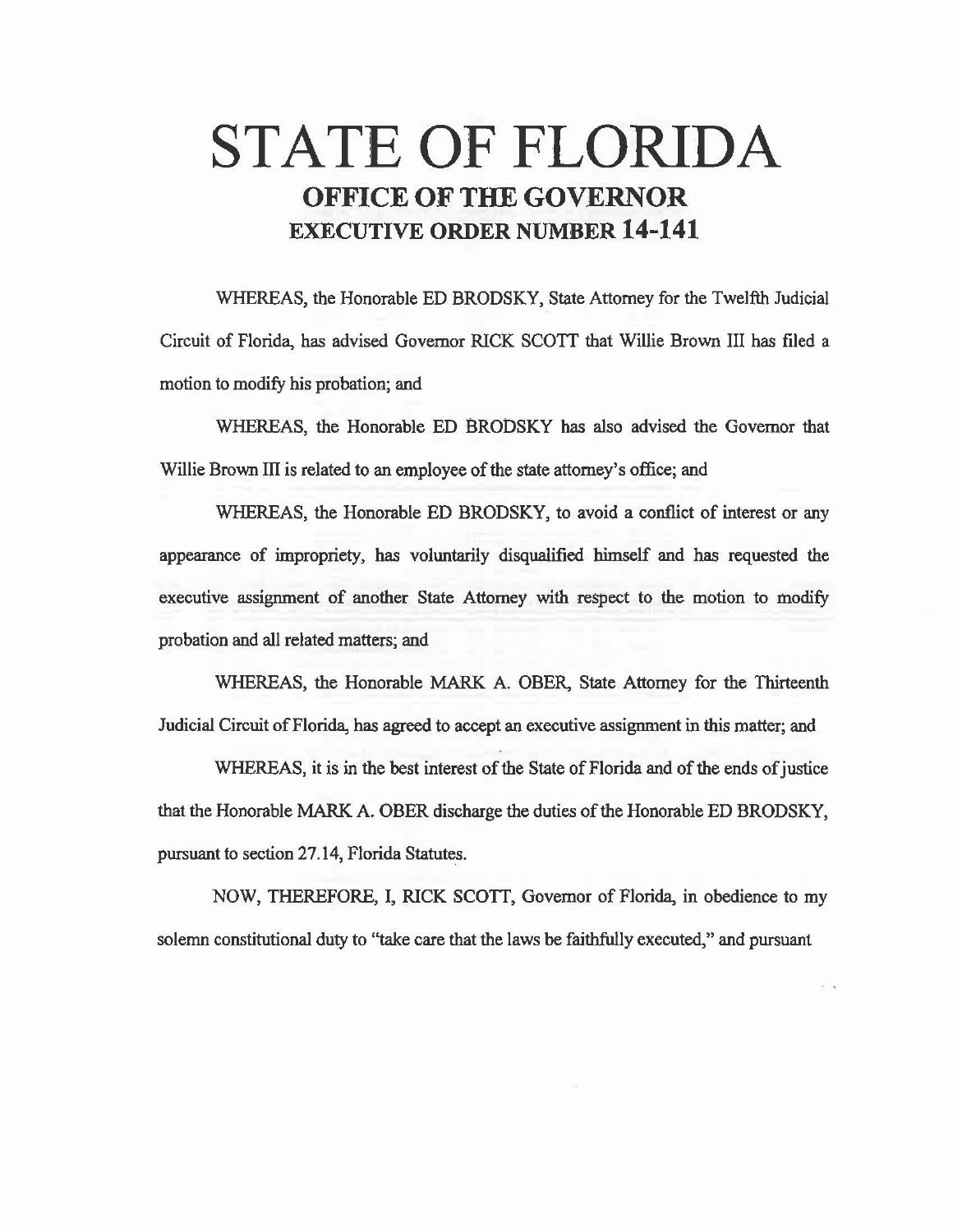to the Constitution and laws of the State of Florida, issue the following Executive Order, effective immediately:

## Section 1.

The Honorable MARK A. OBER, State Attorney for the Thirteenth Judicial Circuit of Florida, referred to as the "Assigned State Attorney," is assigned to discharge the duties of the Honorable ED BRODSKY, State Attorney for the Twelfth Judicial Circuit of Florida, as they relate to the motion to modify probation and all matters related to Willie Brown III. Section 2.

The Assigned State Attorney or one or more Assistant State Attorneys and Investigators, who have been designated by the Assigned State Attorney, shall proceed immediately to the Twelfth Judicial Circuit of Florida, and are vested with the authority to perform the duties prescribed herein.

## Section 3.

All residents of the Twelfth Judicial Circuit are requested, and all public officials are directed, to cooperate and render whatever assistance is necessary to the Assigned State Attorney, so that justice may be served.

## Section 4.

The period of this Executive Assignment shall be for one (1) year, to and including April 22, 2015.